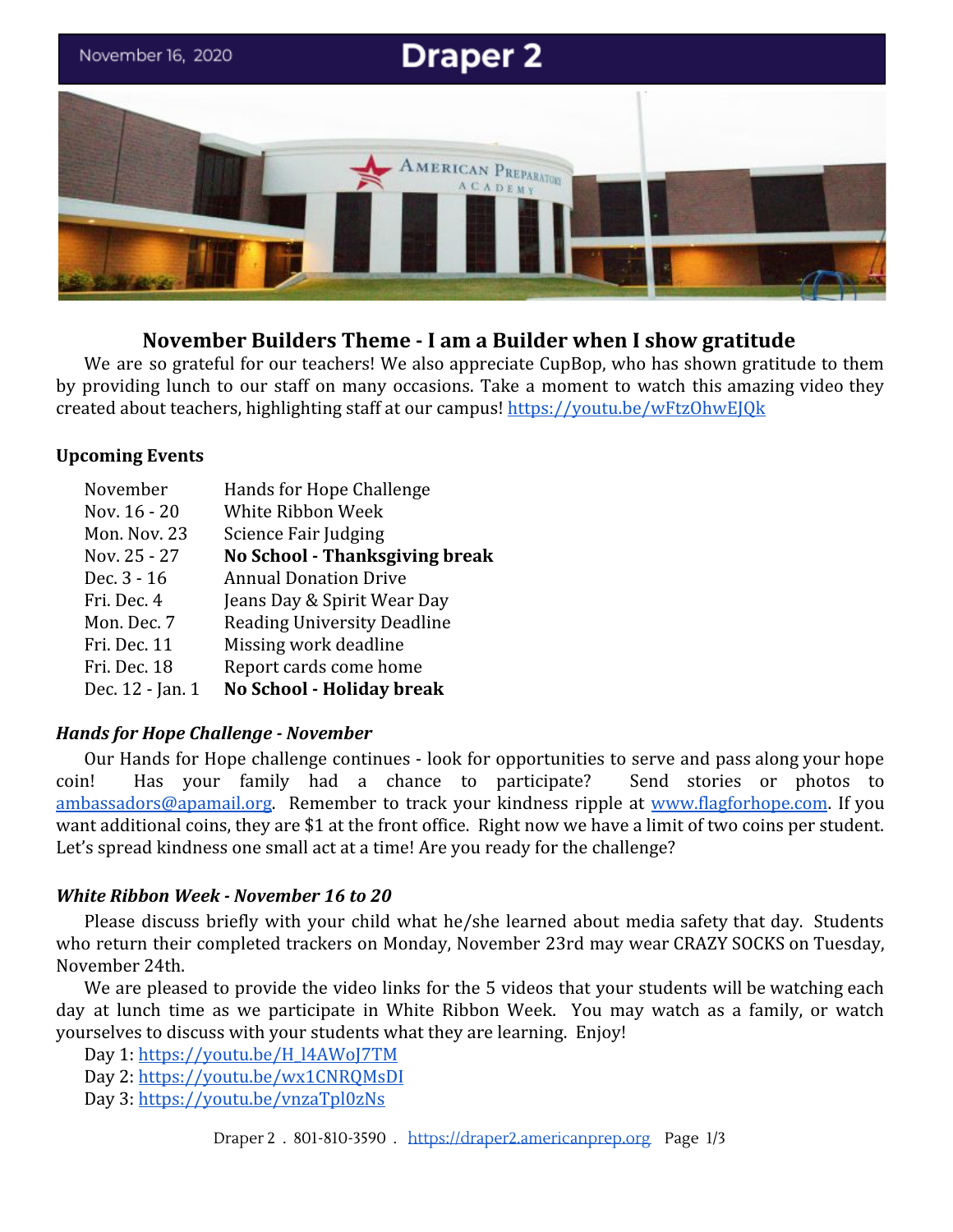Day 4: <https://youtu.be/CoKVN3ph7ho> Day 5: [https://youtu.be/\\_oBG203VY58](https://youtu.be/_oBG203VY58)

# *Monday, November 23 - Science Fair*

It's science fair time! On Monday, November 23rd, finalists from each 6th grade class will have their projects judged to determine the winners that will move to our district fair. We need parent judges! If you have a love for science and would like to be a judge, please contact [jelliott@apamail.org.](mailto:jelliott@apamail.org) The judging will take place between 8:30 am and 10:40 am.

### *5th Grade Ambassador Event - December 4*

"Celebrate", will be held on December 4th. We'd LOVE parent volunteers! <https://www.signupgenius.com/go/10C0444AFAE29ABFC1-celebrate2>

### *Annual Service Drive - beginning December 3*

Our Annual Collection Drive will start in December. This year's theme is HEROES OF HYGIENE. More information will be coming soon!

# **From the Academic Office**

### *Veterans Day*

Did you miss the Veterans Day live stream? Find the recording here - <https://www.ksl.com/watchit/entity/245>

# **From the Administrative Office**

#### *Tracking Volunteer Hours*

Though our opportunities to volunteer have been more limited this year, if you have donated time or money, please go here to track your contributions - <https://draper2.americanprep.org/volunteer/>

### *Thank you, 6th grade Parent Volunteers*

THANK YOU to the parent volunteers who helped with our 6th grade event last Friday! We appreciate you so much!

#### *School Lunch*

This is a reminder to order meals for December 2020 \*AND\* January 2021.

<https://apalunch.h1.hotlunchonline.net/> All orders must be placed 48 hours in advance - if you want your student to have lunch on Tuesday, December 1st please order by Sunday, November 29th (midnight). If you need help ordering lunch please email [lunch@apamail.org](mailto:lunch@apamail.org) for assistance.

## *Boots Update*

Our [uniform](https://www.americanprep.org/wp-content/uploads/2019/06/Draper-1-Draper-2-West-Valley-1-.pdf) guide allows girls to wear black boots with low heels from October through March. All students can wear snow boots, but must bring a pair of shoes to change into while at school.

#### *Job Opportunity - Off Campus Program Assistant*

We are currently hiring a part time (29 hours/week) position to help with our off campus program. [Click here to apply](https://recruitingbypaycor.com/career/JobIntroduction.action?clientId=8a78826753d0044a0153d2e566b2004b&id=8a7883a975953d400175afa165c946c4&source=&lang=en).